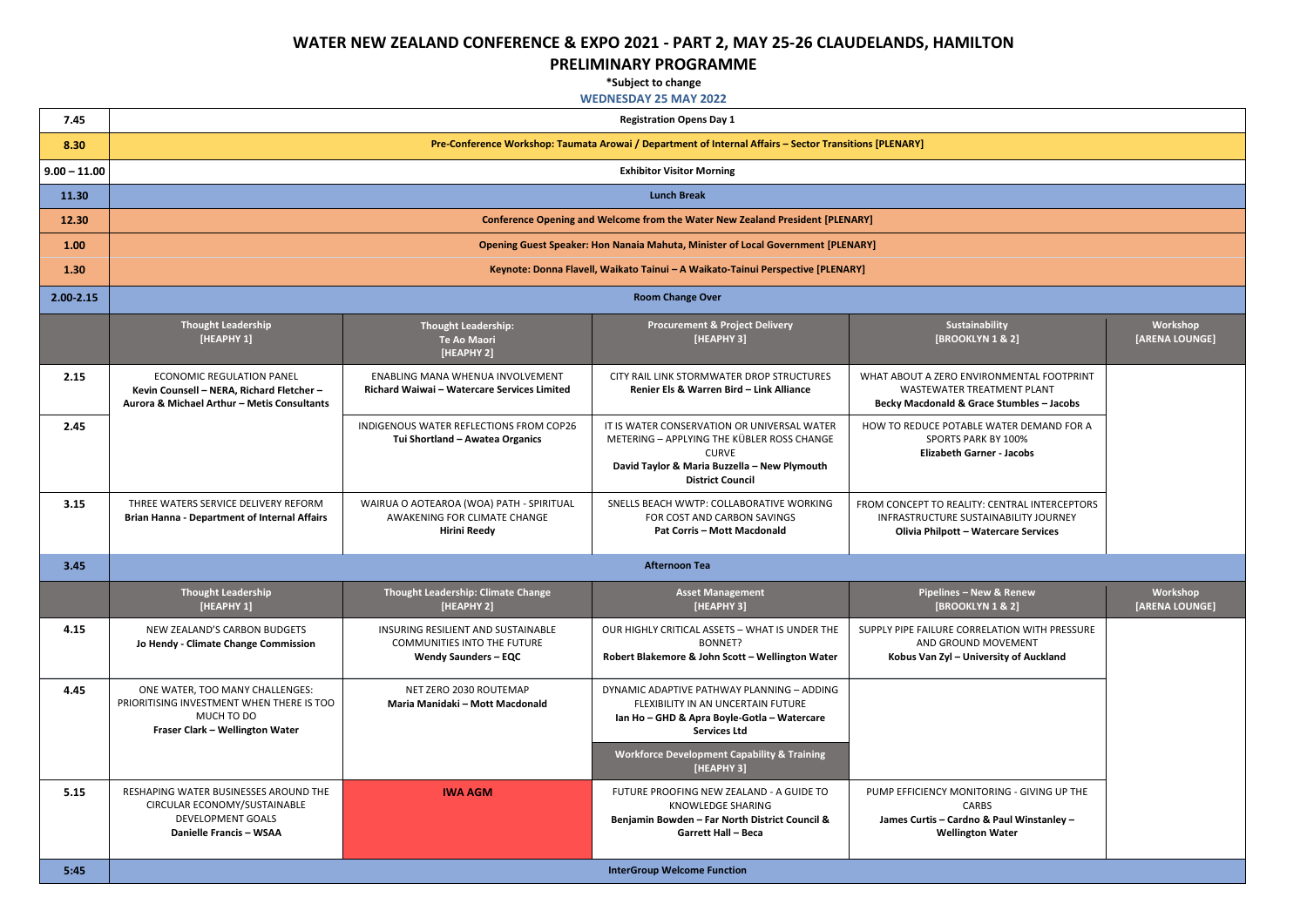| 7.30      | <b>Registration Opens Day 2</b>                                                                                                     |                                                                                                                                                                                                 |                                                                                                                                         |                                                                                                                                                                             |                            |  |
|-----------|-------------------------------------------------------------------------------------------------------------------------------------|-------------------------------------------------------------------------------------------------------------------------------------------------------------------------------------------------|-----------------------------------------------------------------------------------------------------------------------------------------|-----------------------------------------------------------------------------------------------------------------------------------------------------------------------------|----------------------------|--|
| 7.30-8.30 | Aurecon Young Water Professionals Breakfast [PLENARY]                                                                               |                                                                                                                                                                                                 |                                                                                                                                         |                                                                                                                                                                             |                            |  |
| 8.30      |                                                                                                                                     |                                                                                                                                                                                                 | <b>Guest Speaker: Dr Siouxsie Wiles [PLENARY]</b>                                                                                       |                                                                                                                                                                             |                            |  |
| 9.00      |                                                                                                                                     |                                                                                                                                                                                                 | Keynote: Bill Bayfield - Chief Executive - Taumata Arowai [PLENARY]                                                                     |                                                                                                                                                                             |                            |  |
| 9.30      |                                                                                                                                     |                                                                                                                                                                                                 | <b>Morning Tea</b>                                                                                                                      |                                                                                                                                                                             |                            |  |
|           | <b>Thought Leadership</b><br>[HEAPHY 1]                                                                                             | Thought Leadership: Community & the Customer                                                                                                                                                    | <b>Three Waters Reform</b>                                                                                                              | <b>Climate Change - Adaption &amp; Mitigation</b>                                                                                                                           | Workshop                   |  |
|           |                                                                                                                                     | [HEAPHY 2]                                                                                                                                                                                      | [HEAPHY 3]                                                                                                                              | [BROOKLYN 1 & 2]                                                                                                                                                            | [ARENA LOUNGE]             |  |
| 10.00     | INFRASTRUCTURE COMMISSION: OUR STRATEGY<br><b>Ross Copland - InfraCom</b>                                                           | <b>ENGAGING WITH ACTIVISTS</b><br>Eugene Doyle - Owhiro Bay Conservation Group                                                                                                                  | WASTEWATER DISPOSAL AND THE NPS-FM 2020:<br>WHAT DOES THE FUTURE LOOK LIKE??<br><b>Oliver Hunt - Pattle Delamore Partners</b>           | MEASURING YOUR EMISSIONS ON A PATHWAY TO<br>NET ZERO<br>Glenn Conley & Chris Thurston - Watercare Services<br>Ltd                                                           | YWP Workshop               |  |
| 10.30     | UTILITY OF THE FUTURE<br>David Ehrhardt, Andreas Heuser & Shannon Riley<br>- Castalia Advisors                                      | GIVING CUSTOMERS A VOICE IN SHAPING THE<br><b>FUTURE</b><br>Amanda Singleton - Watercare Services Ltd                                                                                           | LESSONS ON GREEN INFRASTRUCTURE MANAGEMENT<br>AND THEIR APPLICATION TO THREE WATERS REFORM<br>Francis Leniston - Wellington Water       | TARAWA WATER SUPPY SOLAR DISTILLATION PROJECT<br>- COMMUNTIY WATER SECURITY<br>India Eiloart - Engineers Without Borders New<br>Zealand                                     |                            |  |
| 11.00     | RMA REFORM IMPLICATIONS FOR 3 WATERS<br>Simon Pilkinton - Russell McVeagh                                                           | EXTERNAL DISPUTE RESOLUTION IN THE WATER<br>SECTOR (INCORPORATING TIKANGA) - WHY DO WE<br>NEED IT?<br>Mary Olliver - Komihana: Commissioner Utilities<br><b>Disputes: Tautohetohe Whapainga</b> | SERVICE DELIVERY TRANSFORMATION<br><b>Mark Dougall - Spicae</b>                                                                         | DRINKING WATER TREATMENT IN A CLIMATE OF<br>CHANGE<br>Sally Williamson - Aurecon                                                                                            |                            |  |
| 11.30     |                                                                                                                                     |                                                                                                                                                                                                 | <b>Lunch Break + Poster Session</b>                                                                                                     |                                                                                                                                                                             |                            |  |
|           |                                                                                                                                     |                                                                                                                                                                                                 |                                                                                                                                         |                                                                                                                                                                             |                            |  |
|           | <b>Thought Leadership</b><br>[HEAPHY 1]                                                                                             | <b>Drinking Water &amp; Source Quality</b><br>[HEAPHY 2]                                                                                                                                        | <b>Wastewater Treatment</b><br>[HEAPHY 3]                                                                                               | <b>Wastewater Operations</b><br>[BROOKLYN 1 & 2]                                                                                                                            | Workshop<br>[ARENA LOUNGE] |  |
| 12.30     | TAUMATA AROWAI WATER SERVICES REGULATOR<br>- OUR REGULATORY APPROACH<br>Ray McMillan, Katy Te Amo & Jim Graham -<br>Taumata Arowai  | SMALL AND RURAL WATER SUPPLIES RISK AND<br><b>OPTIONS ASSESSMENT</b><br>Rachael Casey - Rata & Shaun Hodson - AMBI                                                                              | THE HUMBLE WETLAND - A CARBON SUPERHERO?<br>Kate Simmonds & Lucy Ferris - Jacobs                                                        | STABILITY AND SUSTAINABILITY: OPTIONS<br>ASSESSMENT FOR WELLINGTON'S SLUDGE<br><b>MINIMISATION FACILITY</b><br>Steve Hutchison - Wellington Water & Sarah Burgess<br>– Beca | Climate Change Workshop    |  |
|           |                                                                                                                                     |                                                                                                                                                                                                 |                                                                                                                                         | <b>Smart Water Digital &amp; Data</b><br>[BROOKLYN 1 & 2]                                                                                                                   |                            |  |
| 1.00      |                                                                                                                                     | WHAT IF ALLOWABLE DRINKING-WATER NITRATE<br>LIMITS ARE REDUCED TO ADDRESS POSSIBLE<br><b>CHRONIC HEALTH EFFECTS?</b><br>Bridget O'Brien - WSP & Timothy Chambers -                              | SUPERCRITICAL UV: A NEW DISINFECTION<br>TECHNOLOGY FOR HARD TO TREAT LIQUIDS<br>Matthew Sells - Novolabs (A Massey Ventures<br>Company) | EARLY-WARNING NETWORKS FOR RAINWATER-<br>DEPENDENT COMMUNITIES<br>Zach Preston - Engineers Without Borders New<br><b>Zealand</b>                                            |                            |  |
|           |                                                                                                                                     | <b>University of Otago</b>                                                                                                                                                                      |                                                                                                                                         | <b>Science</b><br>[BROOKLYN 1 & 2]                                                                                                                                          |                            |  |
| 1.30      | INSPIRING A WATER SECTOR FUTURE<br>Roxan Mathys & Dina Demiri - Tertiary<br><b>Education Commission</b>                             | FROM CATCHMENT TO CONSUMER - A WATER<br><b>SAFETY JOURNEY</b><br>Jessica Hamilton & Marcia Jones - Jacobs                                                                                       | OPTIMISATION OF WASTEWATER IRRIGATION<br>Neeraj Pratap - Pattle Delamore Partners                                                       | <b>EMERGING CONTAMINANTS - CURRENT STATUS IN</b><br><b>NEW ZEALAND</b><br><b>Becky Macdonald - Jacobs</b>                                                                   |                            |  |
| 2.00      | <b>BRIDGING THE SKILLS GAP: TRAINING</b><br>TOMORROW'S WORKFORCE TODAY<br><b>Clare Feeney - Environmental Communications</b><br>Ltd | THE SOLUTIONS TO THE HAVELOCK NORTH WATER<br><b>CONTAMINATION EVENT</b><br><b>Richard Parkinson - Stantec</b>                                                                                   | CONTAINERISED WASTEWATER TREATMENT PLANTS<br>HELP KEEP AUCKLAND'S GROWTH SUSTAINABLE<br>Thomas Board & Matt Savage - Apex Environmental | MICROBIAL SOURCE IDENTIFICATION AND<br>APPORTIONMENT FOR POLLUTION REDUCTION<br>Jonathan Banks - Cawthron Institute                                                         |                            |  |